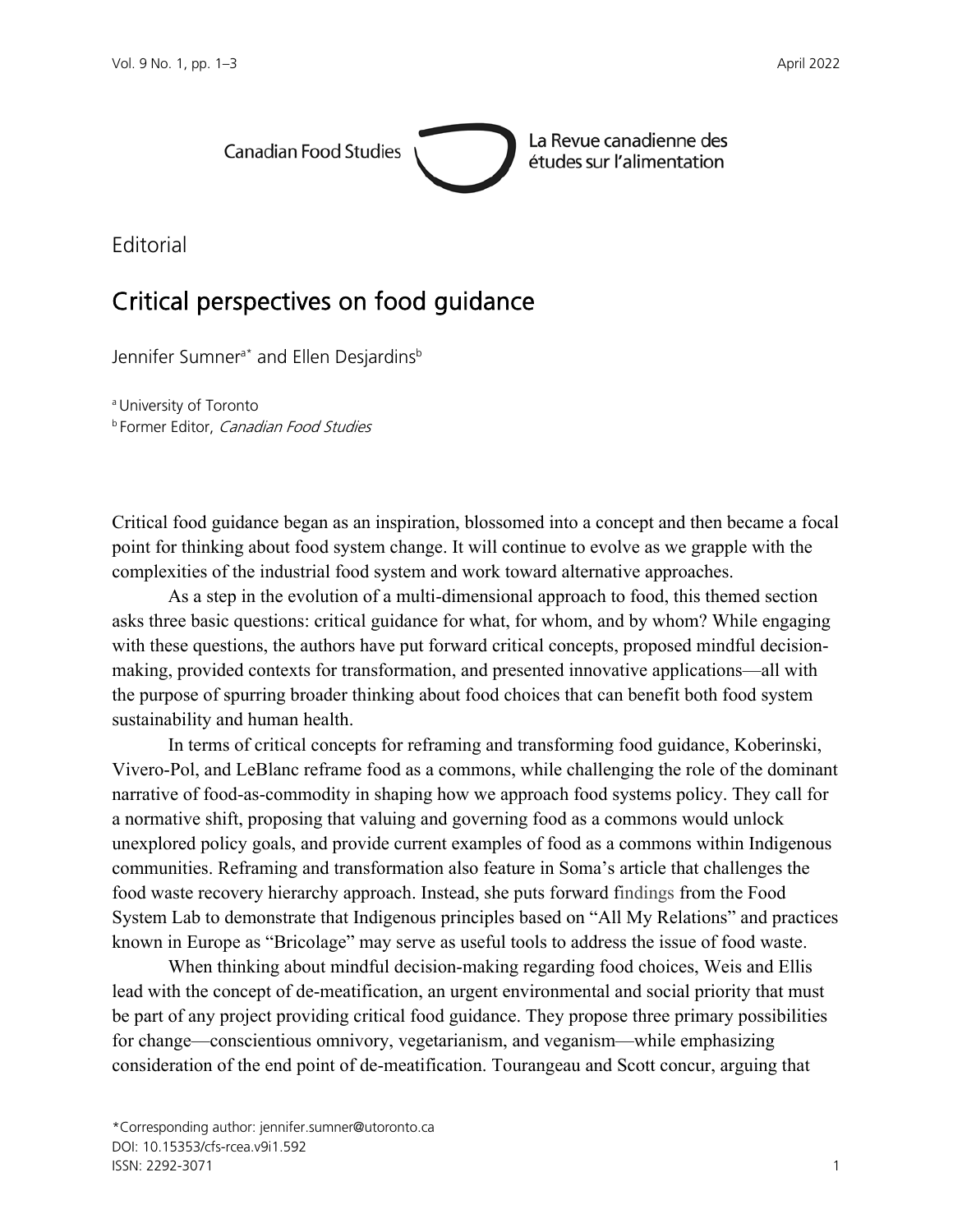eating fewer animal-based foods is not enough guidance. For these authors, it is important to also consider the numerous socially and historically embedded norms, discourses, behaviours, and ideas that make the question of meat particularly messy. Mindful decision-making also features in Fader, Mesmain, and Desjardins' article on critical food guidance in the Slow Food movement. Using the Slow Food Relationship Barometer as a form of critical food guidance, they remind us that slow food is all about relationships and illustrate how the barometer can facilitate food awareness and food choice.

This themed section also sets out contexts for transformation. Focusing on the urban context, Stahlbrand and Roberts discuss the Toronto Food Policy Council and the food-city nexus. They propose that the Milan Pact of 2015, which warned that the planetary crisis of unsustainable environments would surely affect the task of feeding cities, signaled a shift among progressive food analysts away from the formal model of food policy and toward a model of critical food guidance. Within the rural context, Cole, Needham, and Markowitz examine alternative food practice in Grey-Bruce counties in Ontario. In particular, they discuss the Grey-Bruce Food Charter as a tool for critical food guidance, based on its categories of health, social justice, culture, education, sustainable economic development and environment. A final context for transformation is religion, presented in an article by Desjardins. He reviews the main components of contemporary religious food guidance across religious traditions and around the world, concluding with reflections on how religious food guidance intersects with both the growth and decline of religion that we are currently experiencing.

The themed section also includes innovative applications of critical food guidance, beginning with Tait Neufeld and Xavier's article on the evolution of Haudenosaunee food guidance. Their article describes the implementation and outcomes of a Haudenosaunee community-based program in southern Ontario, *Our Sustenance*, which is reflective of impacts beyond individualized health, with an emphasis on collective well-being. The next application of critical food guidance comes from Brazil, as Moubarac, Polsky, Nardocci, and Cannon describe how the official Brazilian *Dietary Guidelines* (MHB, 2014) used the NOVA food classification scheme to lay bare the problem of ultra-processed food. They then map this onto *Canada's Food Guide* and provide recommendations for all Canadians based on the Brazilian experience. Another innovative application of critical food guidance concerns Manganelli and Esteron's article on FoodShare Toronto, with a focus on its history and its "Good Healthy Food for All" approach. As part of the food justice movement, FoodShare prioritizes community development, listens to diverse communities and balances their needs alongside environmental sustainability and health.

Collectively, these articles offer an integrated approach to critical food guidance, generating a synergy of transformative thinking and acting. They represent an initial attempt at weaving together multiple disparate strands of this fledgling sub-field, forming a strong foundation for further critical work.